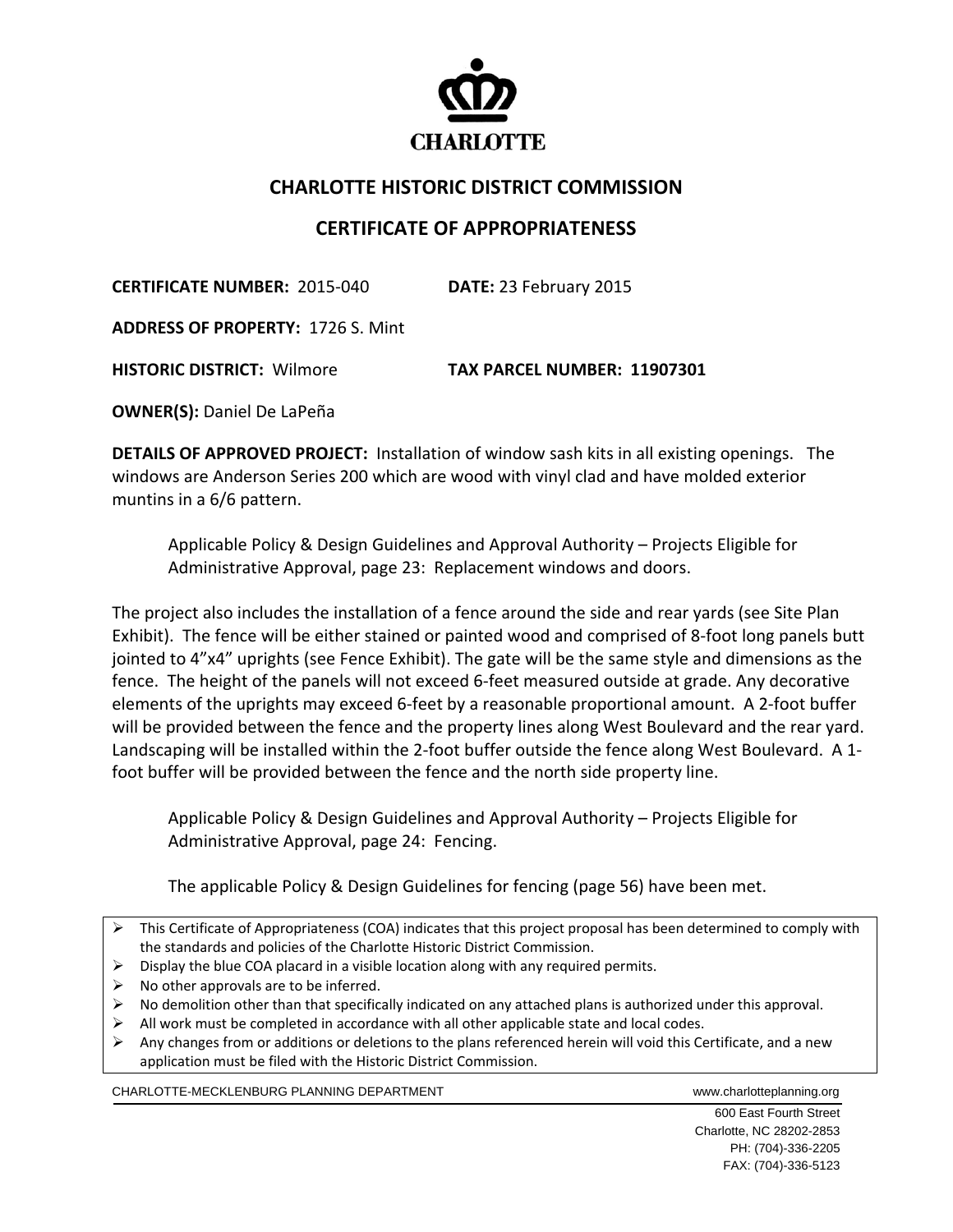**COA# 2015‐040 Page 2 Date: 2/23/2015**

This Certificate is valid for a period of six months from the date of issuance. Failure to obtain a building permit in that time will be considered as a failure to comply with the Certificate and the Certificate will become invalid. If a building permit is not required, then the approved work must be completed within six months of the date of issuance of this Certificate. The Certificate can be renewed within twelve months of its issuance by Historic District Commission staff by written request and submission of a valid reason for failure to comply within the six-month **deadline.**

 $\overline{\phantom{a}}$ 

\_\_\_\_\_\_\_\_\_\_\_\_\_\_\_\_\_\_\_\_\_\_\_\_\_\_\_\_\_\_\_\_\_\_\_\_\_\_\_\_ \_\_\_\_\_\_\_\_\_\_\_\_\_\_\_\_\_\_\_\_\_\_\_\_\_\_\_\_\_\_\_\_\_\_\_\_\_\_\_\_\_\_\_ Tom Egan, Chairman **The Chairman and The Chairman** Kristina A. Harpst, Staff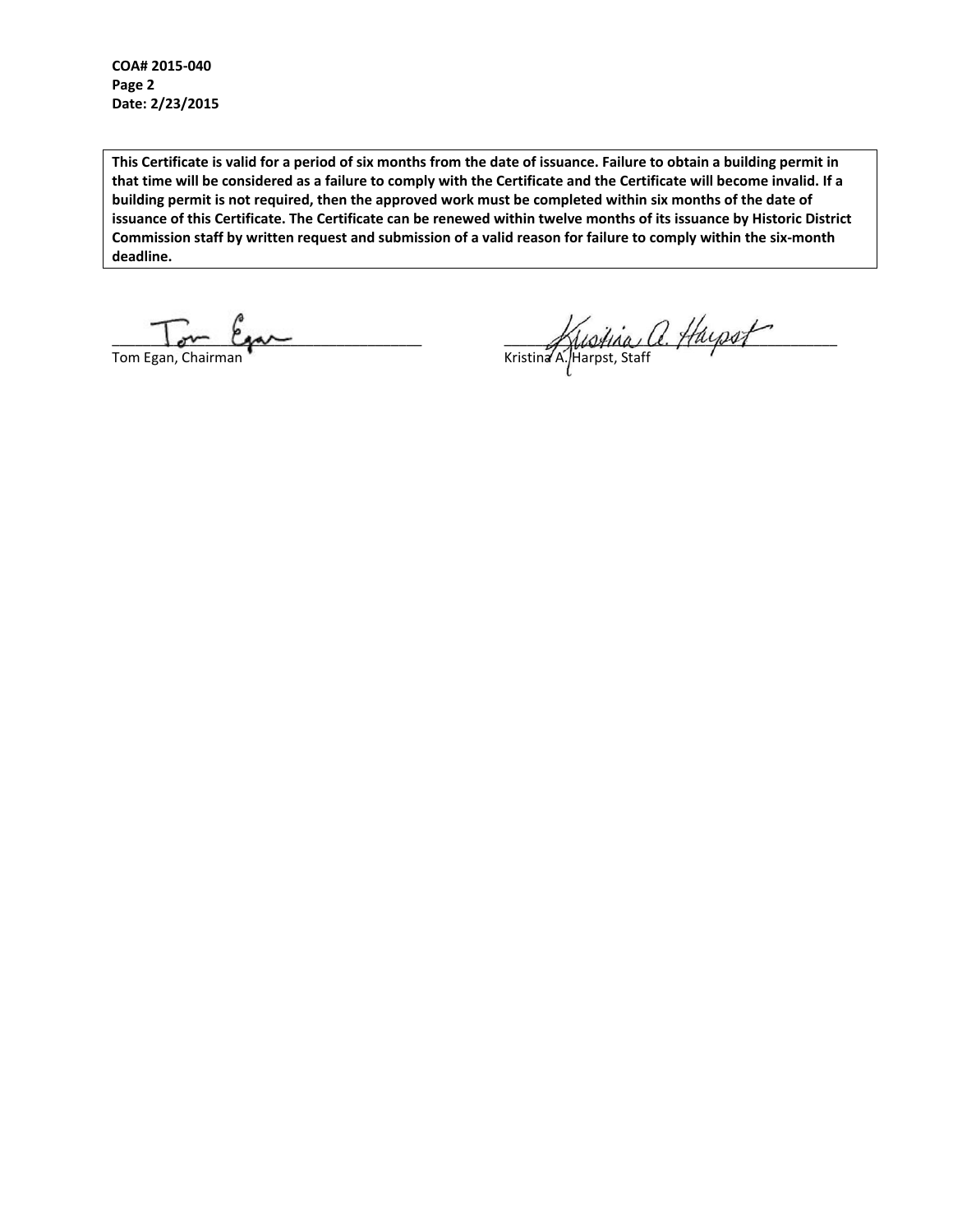

Site Plan Exhibit